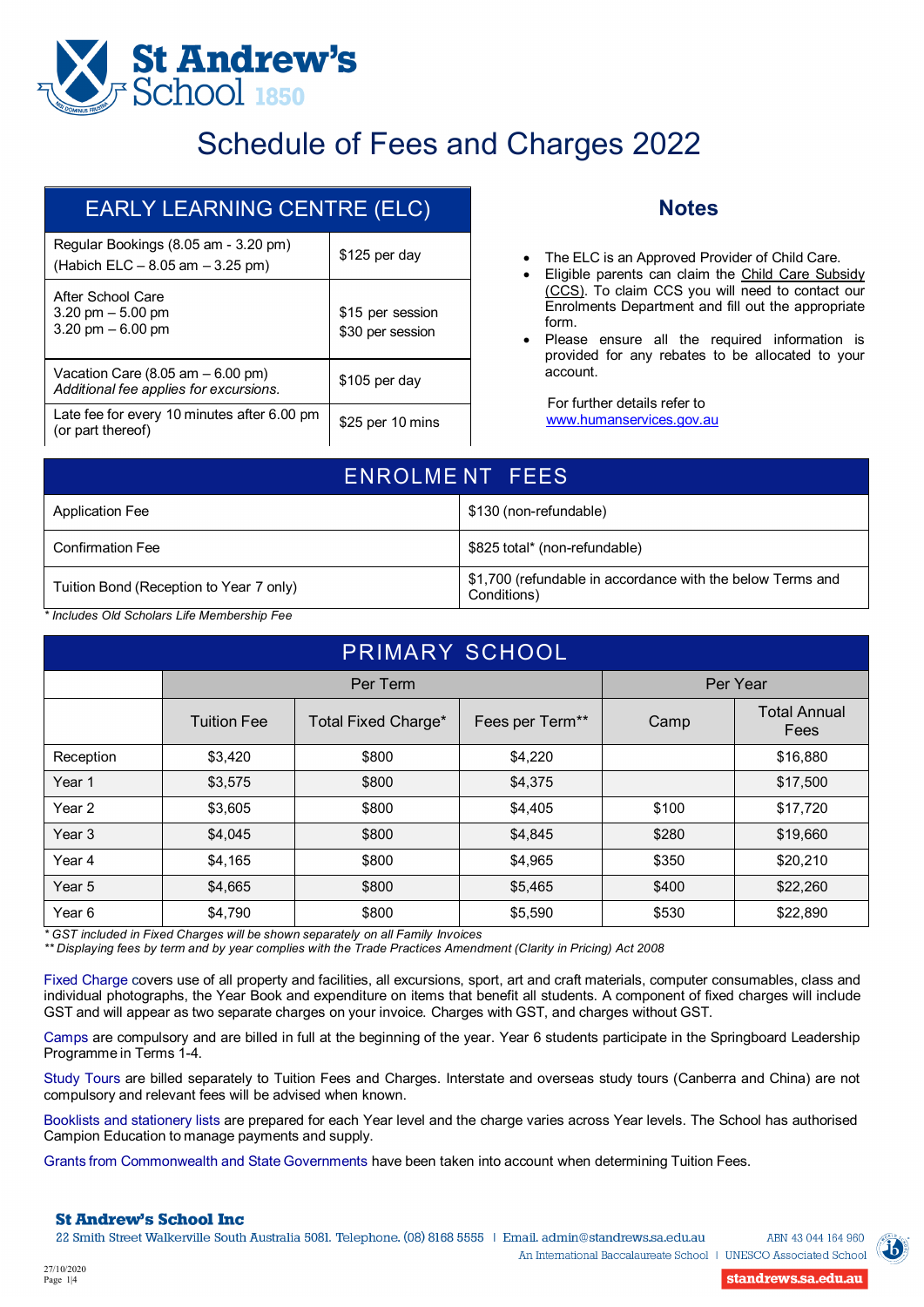

| CO-CURRICULAR ACTIVITIES                             |                    |                  |  |  |  |  |
|------------------------------------------------------|--------------------|------------------|--|--|--|--|
| Individual music lessons - 30 minutes                | \$635 per semester | \$1,270 per year |  |  |  |  |
| Individual music lessons - 45 minutes                | \$950 per semester | \$1,900 per year |  |  |  |  |
| Group music lessons (per semester)                   | \$340 per semester | \$680 per year   |  |  |  |  |
| Art, Chinese Club, Hindi, Greek, Chess, Textile      | \$165 per term     | \$660 per year   |  |  |  |  |
| Mind Lab (Term1 only)                                | \$165 per term     | \$165 per year   |  |  |  |  |
| <b>ICT Club</b>                                      | \$140 per term     | \$560 per year   |  |  |  |  |
| Tennis                                               | \$190 per term     | \$760 per year   |  |  |  |  |
| Modern Dance                                         | \$185 per term     | \$740 per year   |  |  |  |  |
| Gymnastics - Cheer Leading and Parkour/Ninja Warrior | \$210 per term     | \$840 per year   |  |  |  |  |
| Drama Club (Term 1 only)                             | \$265 per term     | \$265 per year   |  |  |  |  |
| Thought Sports (Term 1 and 2 only)                   | \$165 per term     | \$165 per term   |  |  |  |  |
| Small Group Classical Dance                          | \$285 per term     | \$1,140 per year |  |  |  |  |
| Soccer Academy (Term 2 and Term 3 only)              | \$100 per term     | \$200 per year   |  |  |  |  |
| Tennis Academy (term 1 and Term 4 only)              | \$100 per term     | \$200 per year   |  |  |  |  |
| EALD (English as an additional language or dialect)  | \$165 per term     | \$660 per year   |  |  |  |  |

\*\*Music tuition does not include the cost of instrument hire, which is charged separately (where applicable). Please refer to separate Music enrolment forms for further information.

# Fees and Charges Policy

## **Early Learning Centre Payment Terms and Conditions**

- Parents / Guardians agree to be bound by the School's Schedule of Fees and Charges, which are subject to change from time to time.
- Fees and charges are invoiced on a fortnightly basis. Invoices are sent from "**Hubworks!**" via email. Full fees still apply if a child is absent due to illness or a family holiday. CCS may also be affected.
- Fees and Charges are strictly payable **via Direct Debit only** from authorised bank account 7 days from the date of tax invoice.
- An administration charge of \$50 plus GST will be incurred for declined debit attempts.
- A student may be prevented from continuing whilst Fees and Charges remain unpaid.
- A full four weeks' notice in writing to the Principal is required for any withdrawal from the School.
- The School reserves the right to recover any costs and legal fees associated with the collection of overdue accounts.

## **Reception to Year 6 Payment Terms and Conditions**

- Parents / Guardians agree to be bound by the School's Schedule of Fees and Charges, which are subject to change from time to time.
- Date of commencement is deemed to be the date on which payment of the non-refundable Confirmation Fee is paid and the placement accepted.
- The Application Fee, Confirmation Fee, Deferral Fee and Holding Fee are non-refundable.
- Places for new students and those students starting in Reception are secured by payment of the refundable Tuition Bond of \$1,700. The refundable Tuition Bond is deducted from a student's final Year 6 account. If leaving prior to the end of Year 6, a minimum of one term's notice is required (in writing) or the Tuition Bond is automatically forfeited. Students must attend the School for a minimum of eighteen months to be entitled to the Tuition Bond refund. This period does not include ELC attendance.

#### **St Andrew's School Inc**

22 Smith Street Walkerville South Australia 5081. Telephone. (08) 8168 5555 | Email. admin@standrews.sa.edu.au



An International Baccalaureate School | UNESCO Associated School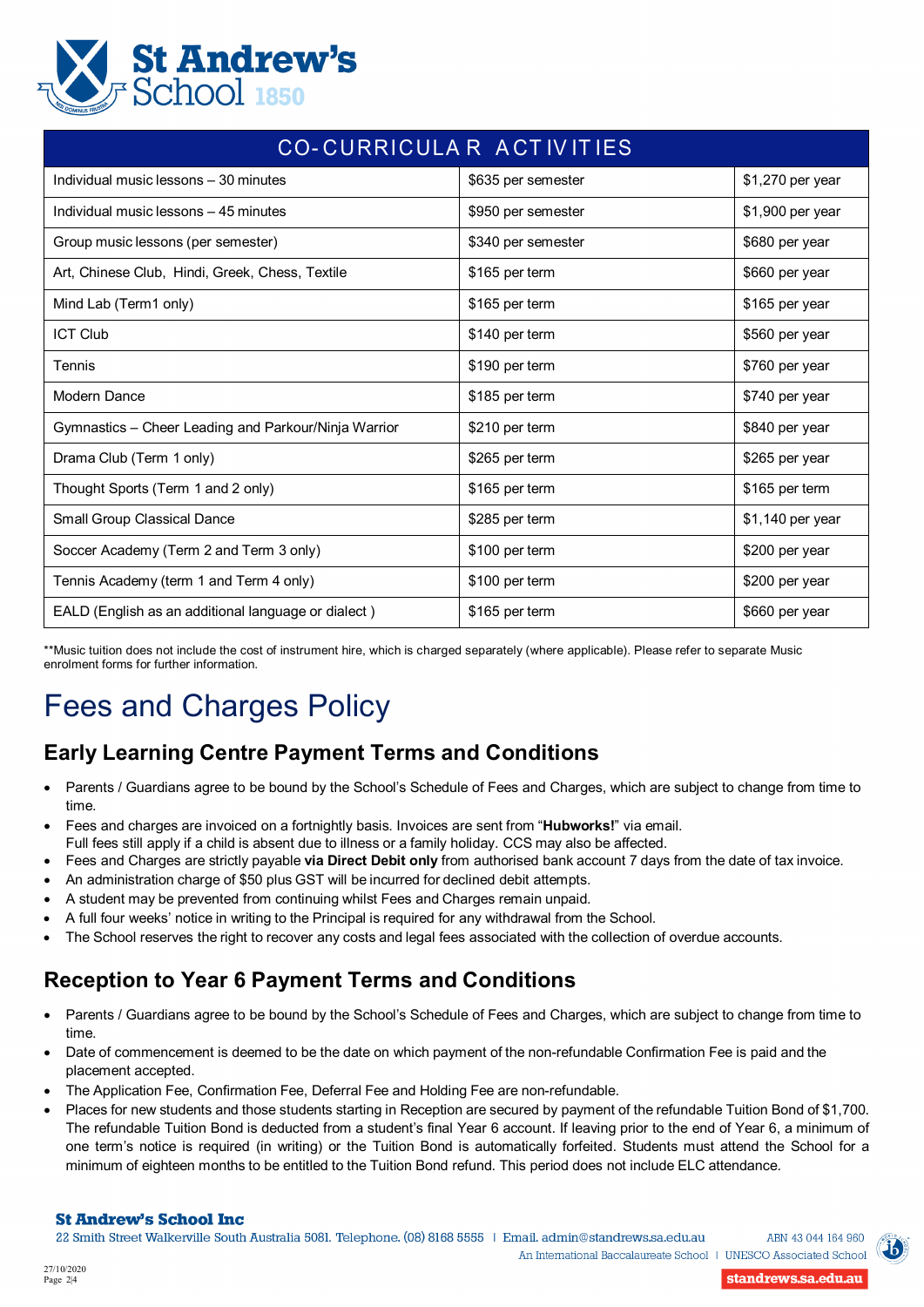

#### **1. Family Discounts**

Families with the School prior to 2008 continue to receive the discount of 20% for second and subsequent children. Families who started with the School from 2008 onwards are eligible for the following discounts which apply to the Tuition Fee only and to all primary levels from Reception to Year 6. The discounts continue after the first child has completed Year 6.

Second child 10%<br>Third child 10% Third child Fourth and subsequent child 30%

Where Fees and Charges have not been paid in accordance with the Schools 'Payment Terms and Conditions' and no repayment arrangements have been agreed to, any Family Discount applicable may be revoked.

#### **2. Scholarships**

Where a student receives a Scholarship the Tuition Fee must be paid in full by the due date, unless prior payment arrangement has been made.

#### **3. Financial Hardship**

Families suffering short term difficulties may apply to the School for a Financial Hardship Application and these applications will be assessed. The maximum term of a discount to any one family is 12 months, unless a further period of up to twelve months is approved in accordance with Board Policy.

#### **4. Payment in Advance**

**One Year**: A discount of 3% of the annual Tuition Fee is available for the current year if paid in full by the end of the second week of Term 1.

**Two Years**: A discount of 2.5%, if two years are paid in advance by the end of the second week of Term 1**,** no further increases in the Tuition Fees will apply for the second year.

**Three Years or more**: Please contact the Director of Finance for details.

#### **5. Payment Terms and Conditions**

All Tuition Fees and Fixed Charges, are invoiced on a quarterly basis prior to the commencement of each term. Payments are due on a term by term basis as shown at the top of the invoice/statement, or paid by eight instalments. Co-curricular choices are invoiced on a quarterly basis in Week 5 of each term. Music choices are invoiced inWeek 5 of Terms 1 and 3.

#### 5.1 Payment Options

- > In FULL by end of Week 2 of each term OR
- By instalments eight instalments per year, two per term. The first instalment each term being debited Friday of Week 1 and the second being on Friday of Week 6. Your instalment will be your termly invoice divided by 2. Should you enrol in any Music or Co-curricular subjects, this amount will be added to your second instalment. This option is only available where an EFT arrangement has been put in place enabling the School to draw the funds from the nominated account. Please note it is your responsibility to ensure sufficient cleared funds are in your nominated account when the payments are to be drawn*.*
- An Administration Fee of \$50 plus GST will be charged for returned unpaid transactions.

#### 5.2 If payment is not made by the relevant due date:

- $\triangleright$  A late payment administrative fee of \$50 plus GST will be charged.
- $\triangleright$  A surcharge of 10% may be applied to all outstanding fees that are one month overdue, unless a payment arrangement has been agreed to by the School.
- Any Family Discount applicable may be revoked.
- $\triangleright$  A student may be prevented from commencing a new term whilst Fees and Charges from the previous term remain unpaid.
- The School reserves the right to recover any costs and legal fees associated with the collection of overdue accounts.

LIABILITY FOR PAYMENT of accounts rests jointly and severally with the person(s) signing the St Andrew's School Inc. Application Form.

standrews.sa.edu.au



An International Baccalaureate School | UNESCO Associated School